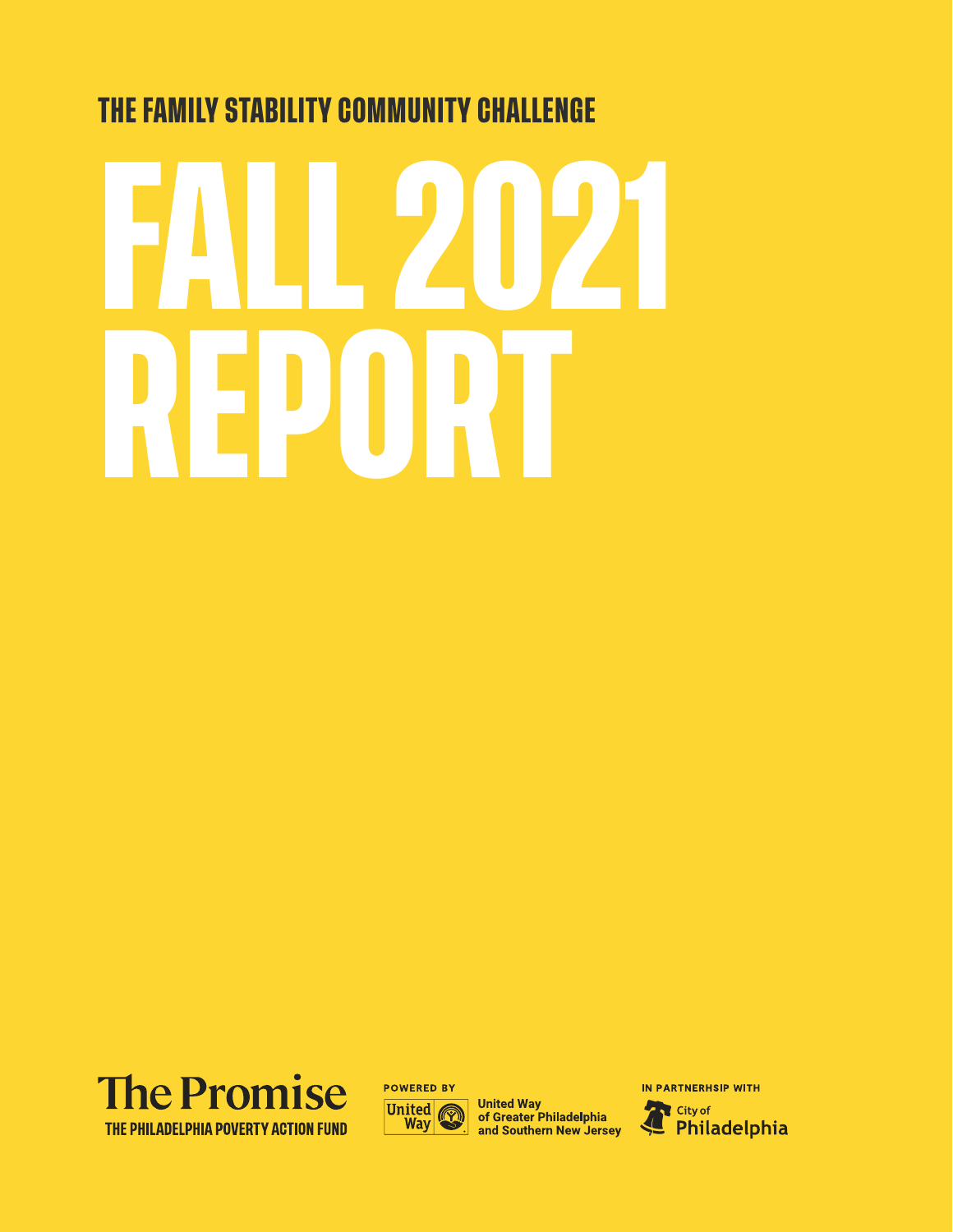

### MISSION

# **The Promise anchors a citywide goal of lifting 100,000 people out of poverty by 2025.**

In 2020, the City of Philadelphia and United Way of Greater Philadelphia and Southern New Jersey forged an unprecedented partnership to launch The Promise, a public-private partnership among government, business, private philanthropy, and community organizations to reduce poverty in Philadelphia and promote an equitable economic recovery from the



Campaign for Working Families



**THEITHEI COMMO** 

**TY SERVICES**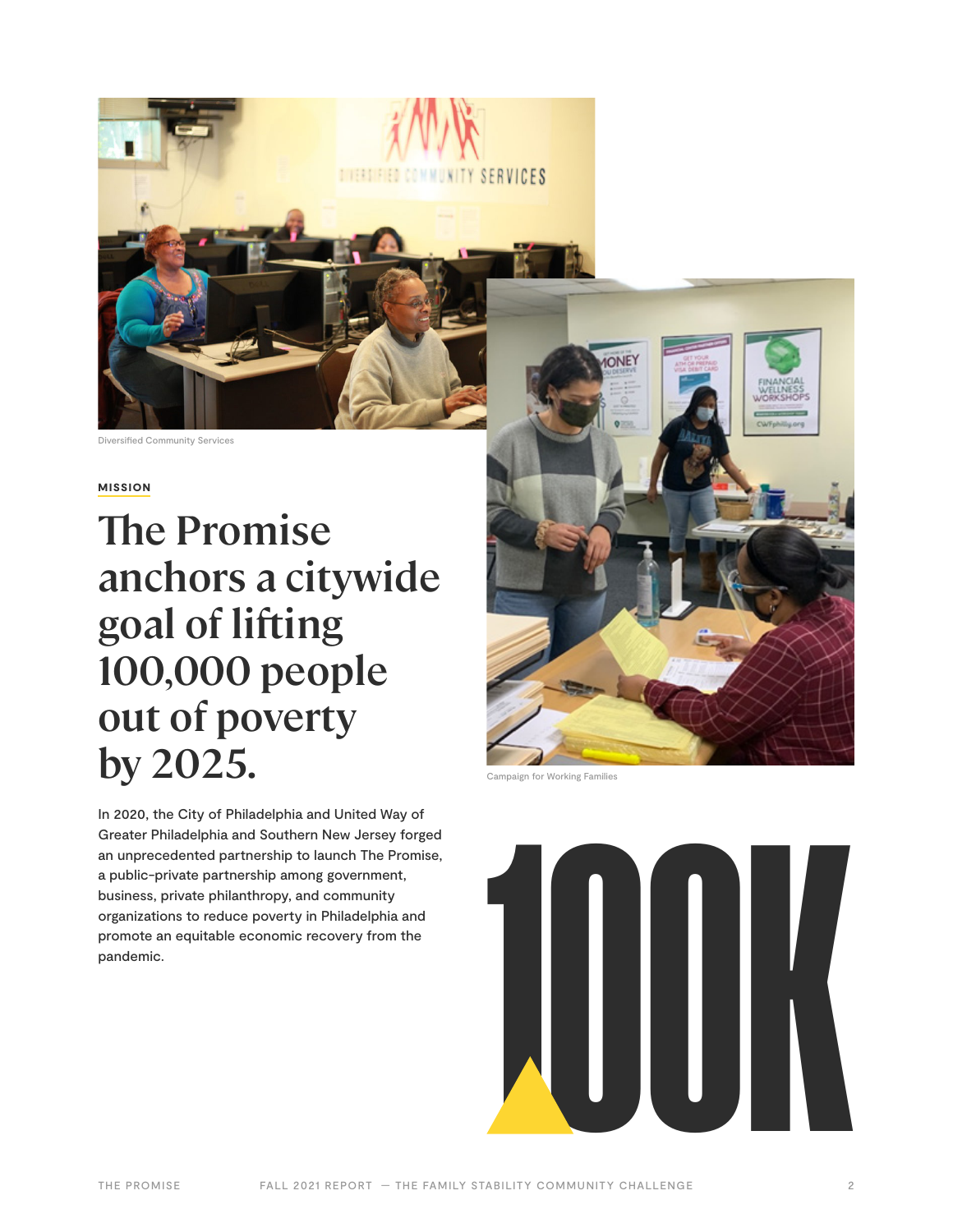THE PROBLEM

# **POVERTY RATES IN PHILADELPHIA HAVE NOT DECREASED IN 25+ YEARS.**

Even before the pandemic upended the economic and public health of our city, 23% of Philadelphians lived in poverty.<sup>1</sup> This crisis is generational and disproportionately impacts communities of color.

The pandemic exacerbated structural inequities that have held back Philadelphia for decades. The need for bigger, bolder approaches was never clearer. Thanks to planning and relationship building underway across City government, United Way, and business leadership, Philadelphia was poised to launch The Promise at this pivotal moment.

<sup>1</sup> The Pew Charitable Trusts, Philadelphia 2021: The State of the City, 2021, https://www.pewtrusts.org/-/media/assets/2021/04/philadelphia-2021 state-of-the-city.pdf

# **POVERTY RATE IN PHILADELPHIA**



Estimates, 2005-2019; Decennial Census, 1990, 2000; Small Area Income and Poverty Estimates, 1995, https://data.census.gov/cedsci

### APPROACH

# **The Promise is focused on removing barriers to secure, stabilize, and grow income.**

Increasing access to public benefits and tax credits puts families on more stable footing and lays a foundation for moving - and staying - out of poverty. And the more barriers to quality employment are removed, the more everyone will thrive, with a stronger workforce, safer communities, and fewer people in crisis.



# **COMMUNITY-LED**

These efforts serve the immediate and long-term needs of Philadelphians. It allows community organizations to experiment, execute, and grow.



# **EQUITABLE & INCLUSIVE**

Decision-makers reflect the diversity of this city, and grantees are required to plan and execute projects centered in equity.



# **PROVEN & SCALABLE**

Tactics have been researched across the U.S. and proven to work and scale up over time. The Promise uses data to prove and improve impact.



# **SUSTAINABLE & IMPACTFUL**

Initiatives are judged on long-term benefits, ability to scale to serve more people, and capacity to measure impact.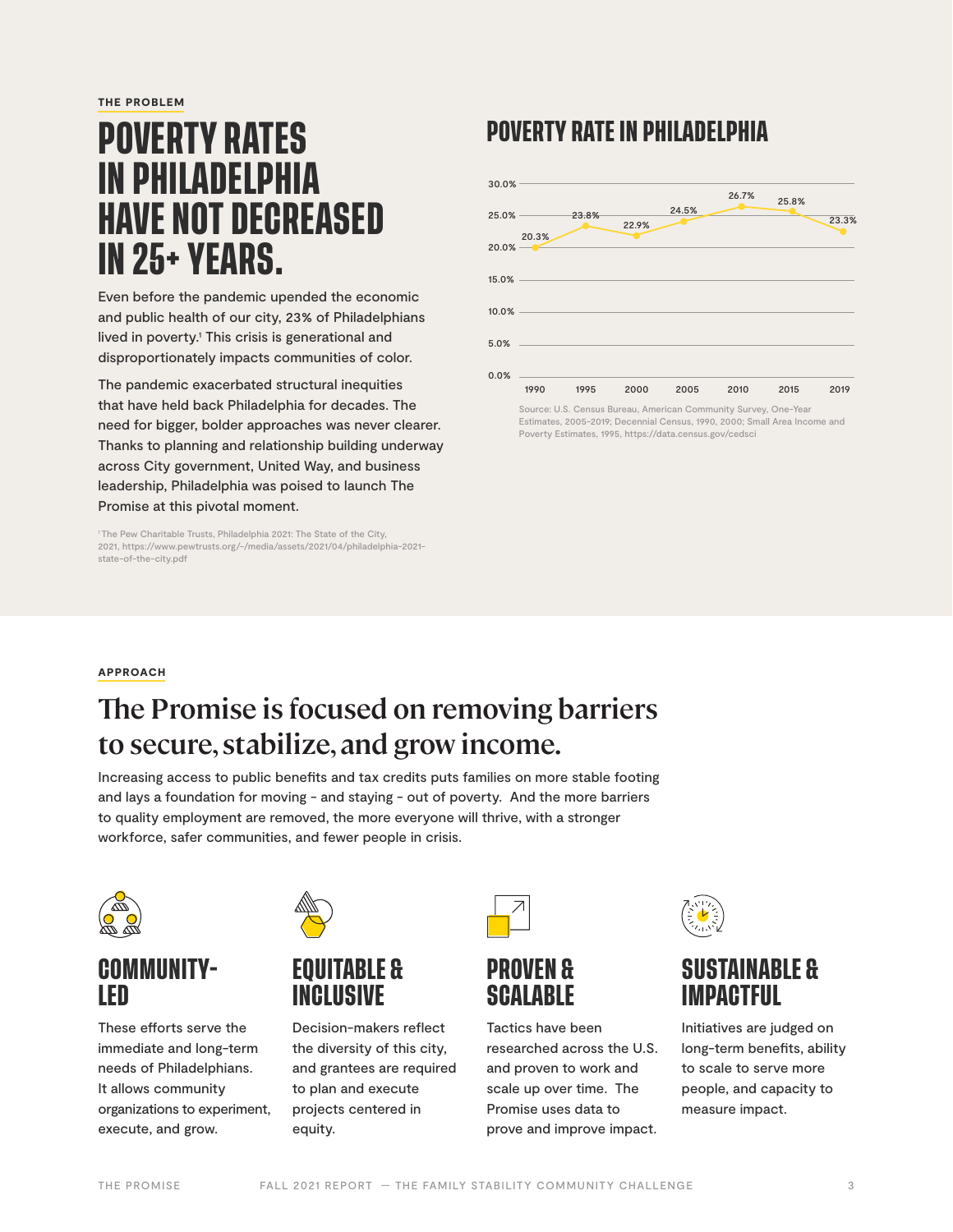**\$4.8 million — and growing — was invested in Family Stability Challenge community partners.**



Each year Philadelphians miss out on an estimated \$450 million in federal and state benefits.2 The Promise launched the Family Stability Community Challenge to fund creative strategies to connect individuals and families to important economic security programs and public benefits that can create stability and a path out of poverty.

As of August 2021, following a phased roll-out of services from March through July 2021, Family Stability coalitions have been hard at work, serving more community members more effectively, all while operating under significant challenges posed by COVID.

<sup>2</sup> City Council of Philadelphia, Philadelphia Poverty Action Plan, 2020, https://phlcouncil.com/wp-content/uploads/2020/03/PhilaPovertyActionPlan\_ March2020\_2.pdf

# **COMMUNITY PARTNERS**

The Promise is growing new partnerships, strengthening existing partnerships, and breaking down silos by creating and smoothing referral pathways across organizations. The goal was to disrupt the status quo, where organizations who are working towards a common goal are often pitted against each other, and instead, focus on strengthening communities with large, sustained, community-driven investments.

\$1.3M

# **COLLABORATIVE TO ADVANCE STABILITY**

Connecting communitybased groups in North Philadelphia and across the city. Led by **Campaign for Working Families** in partnership with **Beech Community Services**, **Benefits Data Trust**, **Clarifi**, and **Community Legal Services**.

### \$1M **LATINO EQUITABLE DEVELOPMENT COLLECTIVE**

Harnessing the collaborative effort of six Latino serving and led groups. Led by **Local Initiatives Support Corporation** in partnership with **Ceiba**, **Asociación Puertorriqueños en Marcha**, **Congreso**, **Esperanza**, **HACE**, and **Norris Square Community Alliance**.

# \$1M **NO ONE LEFT BEHIND COALITION**

Reaching underserved immigrant and low-income populations across Philadelphia. Led by **African Cultural Alliance of North America** in partnership with **Southwest Community Development Corporation** and **Philadelphia Chinatown Development Corporation**.

### \$1.5M **SOUTH BROAD PARTNERSHIP**

Connecting South Philadelphia residents to an array of benefits. Led by **Diversified Community Services** in partnership with **United Communities Southeast Philadelphia**, **Benefits Data Trust**, **Community Legal Services**, **Philadelphia Lawyers for Social Equity**, **SEAMAAC**, and **Unity in the Community**.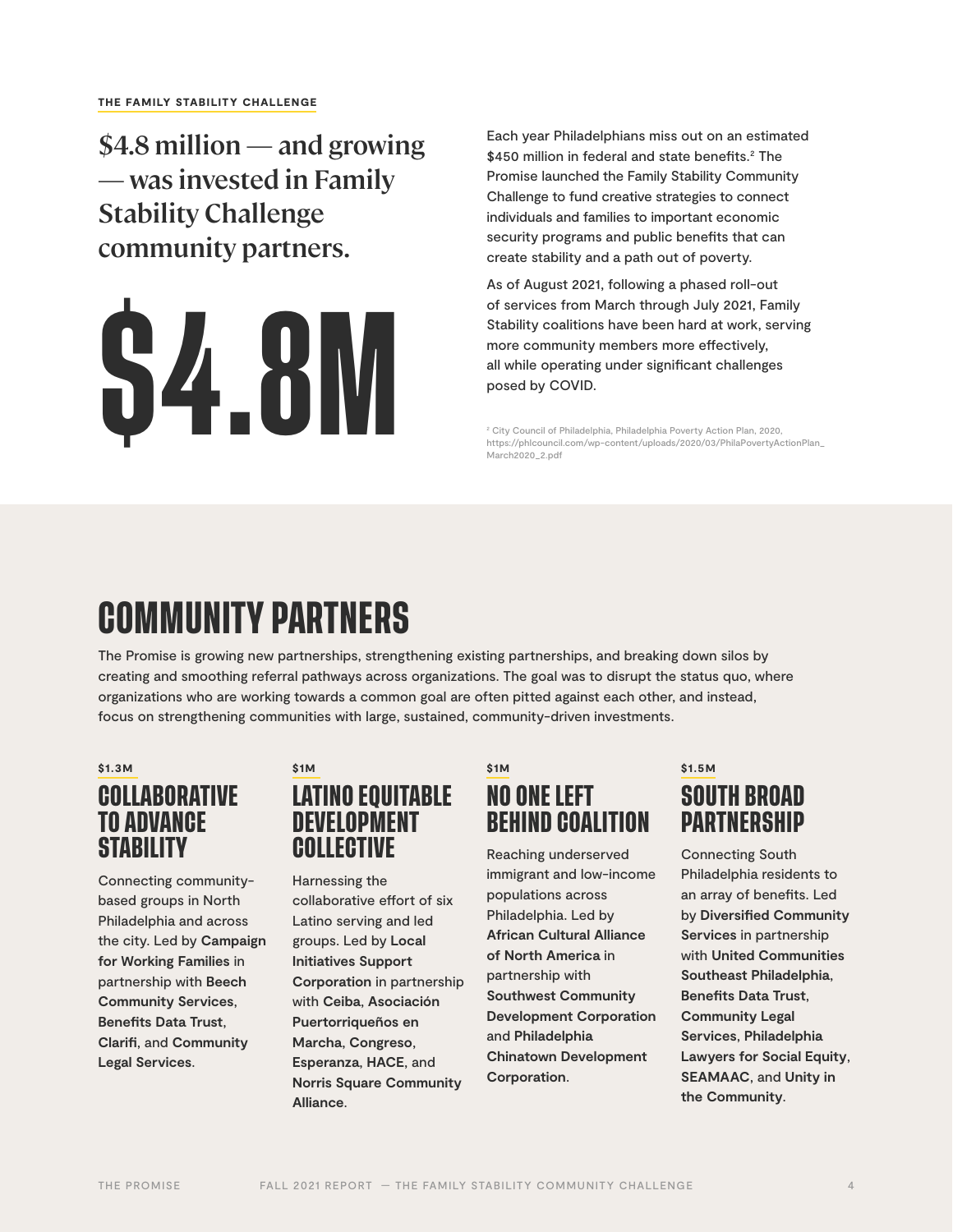**"[We estimate] the number of our services are up 30% just this year since we started the grant [and the]... number of people receiving services is up 40%. "**

Philadelphia Chinatown Development Corporation

# **IMPACT BY THE NUMBERS**

Below is a brief preview of the Family Stability Community Challenge work as of August 2021, following a phased roll-out of services from March through July 2021.

# **\$6.8M+**

Over \$6.8M in tax credits accessed (\$5.1M+) and tax filing fees saved (\$1.6M+)



59% of people served identified as Black, African American, or African

# **23K+**

Over 23K Philadelphians received Family Stability services



51% of people served had an annual household income <\$20K

### INVESTING IN PEOPLE

**Family Stability coalitions are doing the hands-on work of supporting incomes through services available to the community free of charge.**

- $\blacktriangleright$  Tax Preparation
- Applying for and receiving tax credits like Earned Income Tax Credit and Child Tax Credit
- **Public Benefits Screening and** Application Assistance
- Health Insurance Enrollment
- Rental Assistance
- **Housing Counseling**
- **Legal Counseling**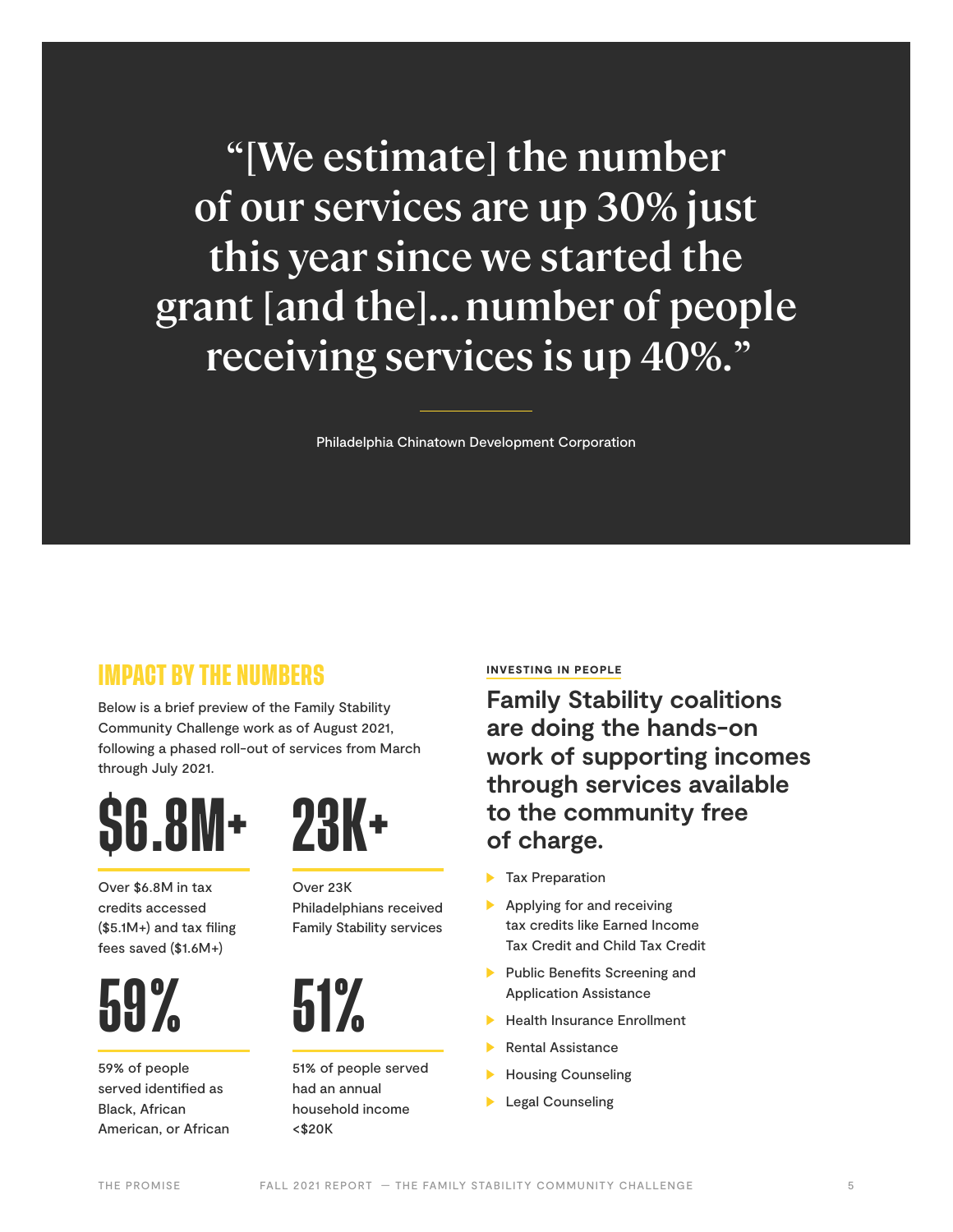#### ENSURING ACCESS TO EMERGING OPPORTUNITIES

# **Expanding access to the social safety net and economic security programs helps people increase income, reduce expenses, and more quickly reach stability.**

As of August 2021, following a phased roll-out of services from March through July 2021, Family Stability community partners provided services to over 23,000 people. This includes:

- ▶ 8,634 people accessed tax services, generating \$3.1M+ in Earned Income Tax Credits, \$2M+ in Child Tax Credits, and saving \$1.6M+ in tax filing fees by providing tax filing services pro bono.
- ▶ 10,099 people accessed emergency food services, which supports a reduction of expenses for households and provides a basic need for families experiencing economic insecurity
- ▶ 3,270 people applied for variety of other benefits and services, including income assistance, SNAP, TEFAP, Healthy Insurance and Subsidies, Utility/Home Repair Assistance, and Housing Services and Benefits. It can take up to 60-90 days from benefit application to confirming receipts of benefits.

# **TAX CREDITS ACCESSED BY TYPE**

**Over 3,100 people accessed tax credits and rebates**



Other services include tax credits and rebates such as Philadelphia Wage Tax Rebate, Recovery Rebate (Stimulus), American Opportunity Tax Credit (AOTC), and Senior Property Tax Freeze.

<sup>3</sup> City of Philadelphia, "Mayor Kenney & Superintendent Hite: The Child Tax Credit moves families and Philadelphia forward," 2021, https://www.phila.gov/2021-06-23-mayor-kenney-superintendenthite-the-child-tax-credit-moves-families-and-philadelphia-forward/

# **INCOME SUPPORT SERVICES ACCESSED BY TYPE**



**Including income assistance, SNAP, TEFAP, health insurance and subsidies, emergency food services, utility/home repair assistance, and housing services and benefits**

# **PHILADELPHIA COUNTY ARE ELIGIBLE FOR THE CHILD TAX CREDIT**

The Advance Child Tax Credit is a massive opportunity for Philadelphia. The CTC provides a maximum credit of \$3,600 per child under 6 years old and \$3,000 per child ages 6 to 17 years old.3 Along with the Earned Income Tax Credit, this means that some families could receive \$10,000 or more, which highlights the value of pairing financial counseling with tax preparation services to "plant the seeds of what they could do with those dollars," as one community partner describes.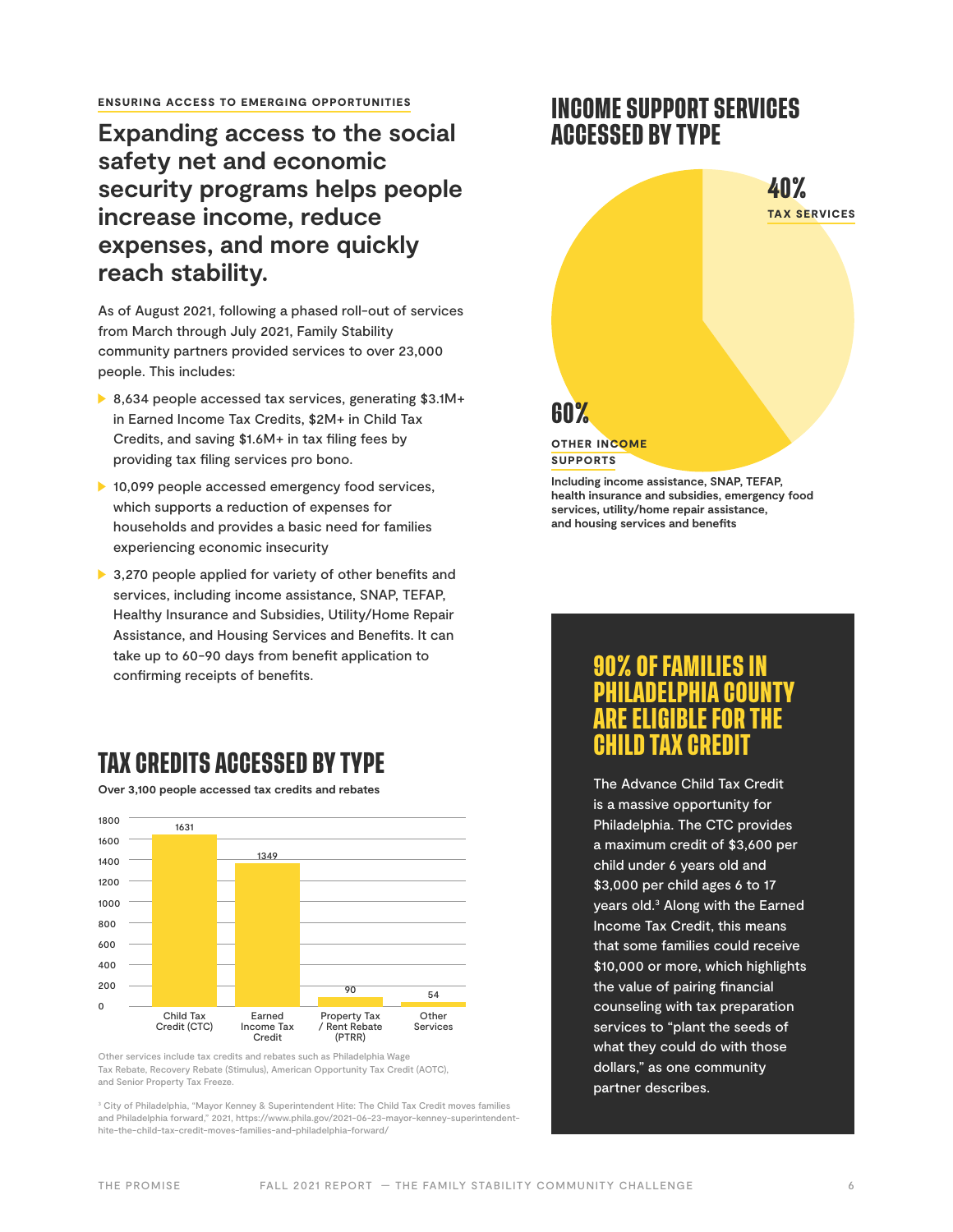### **The Promise is investing in the ground game to promote diverse and equitable access to services.**

This initiative is about ensuring that services reach people who are experiencing high levels of poverty, which in Philadelphia are communities of color, due to systemic barriers to accessing these services and historical disinvestment in these communities. Of the 23,000 people served, 59% identified as Black, African American, or African, and 51% have an annual household income of less than \$20,000. Coalitions are reaching out to community members who often struggle to access services due to mistrust, language barriers, transportation, and prior bad experiences accessing services.

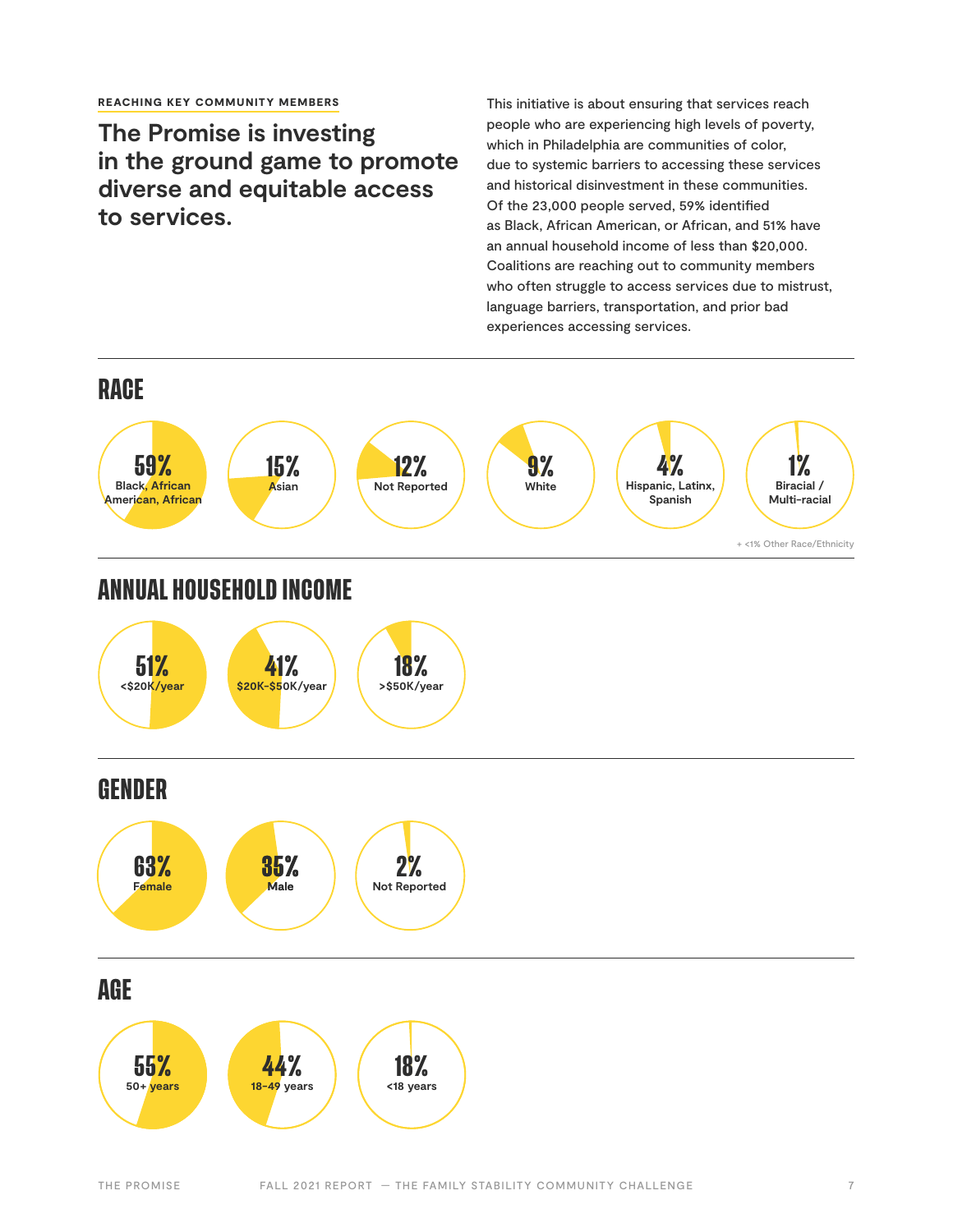**Communities across all 48 zip codes of Philadelphia County are accessing services.** 

The Promise is focused on expanding the depth and breadth of services in communities. Family Stability coalitions are reaching communities that are experiencing higher rates of poverty in Philadelphia. By investing in placed-based services, community partners already have the cultural knowledge, language expertise, relationships, and trust to expand their reach in their communities.

# **PEOPLE ACCESSING SERVICES**

Map excludes data for clients who preferred not to provide zip code or for whom zip codes could not be mapped or zip codes are outside Philadelphia County.

# **PERCENTAGE OF PEOPLE LIVING BELOW THE POVERTY LINE**

Source: The Pew Charitable Trusts, Philadelphia 2021: The State of the City, 2021. https://www.pewtrusts.org/-/media/ assets/2021/04/philadelphia-2021-state-of-the-city.pdf

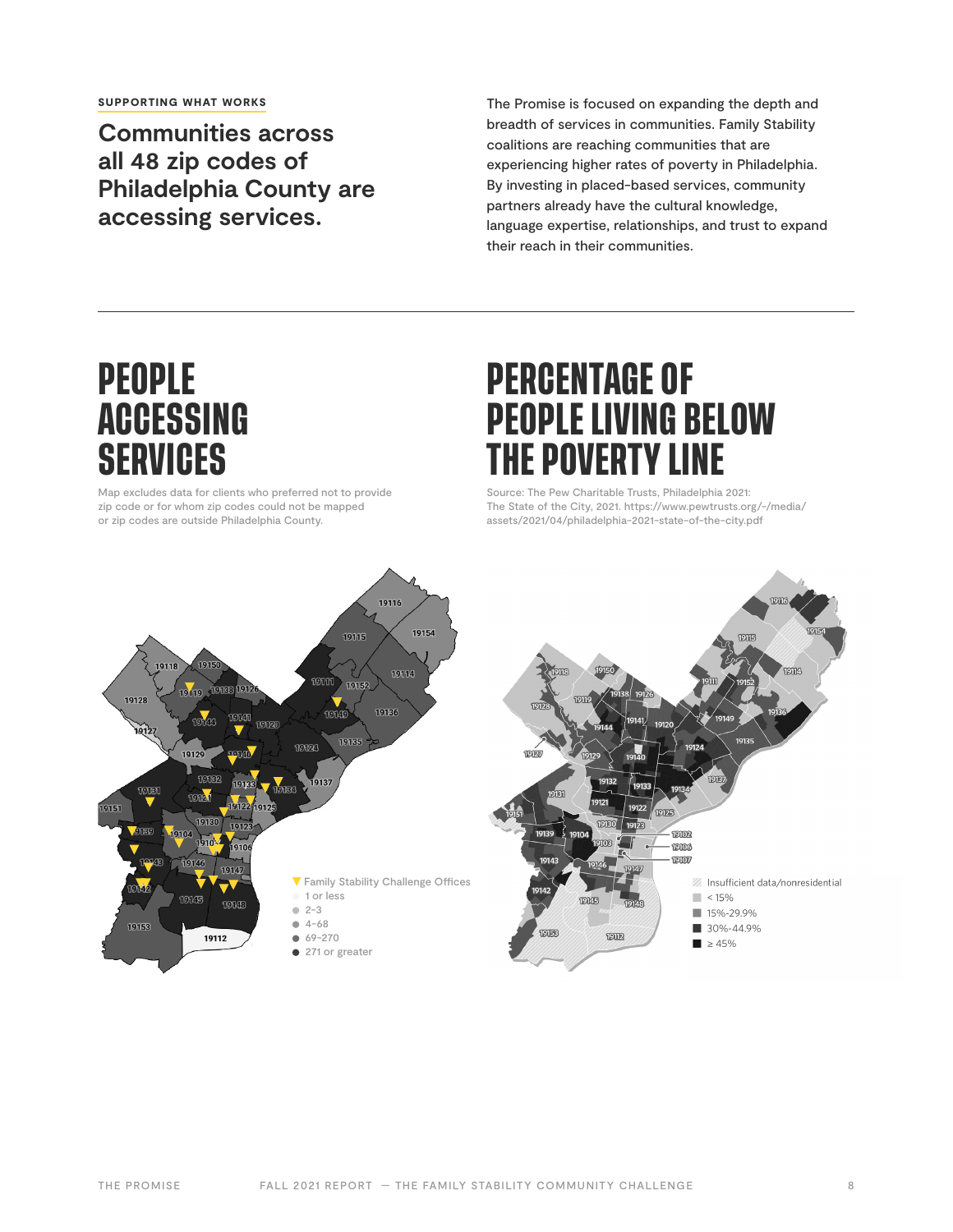**"There have been many residents applying for and receiving assistance who have never received aid in the past."** 

African Cultural Alliance of North America

### THE GROUND GAME

# **Outreach efforts are being tailored to the needs and cultures of neighborhoods and communities.**

Research has shown the importance of grassroots outreach and service delivery when policies and eligibility are shifting and changing.<sup>4</sup> Now is the time to invest in greater outreach.

Coalitions are implementing multi-layered strategies to reach eligible people, including those newly eligible for valuable income supports. Organizations are implementing pre-screening to identify people who have not previously filed taxes who are now eligible for the Advance CTC and other income supports, like SNAP or Medicaid. Flyers, newspaper ads, radio ads, social media, word-of-mouth, door-to-door canvassing, and more are all a part of getting community members connected.

#### BREAKING DOWN BARRIERS

**By investing in organizations that have deep community roots and service expertise, The Promise can remove barriers such as fear and misinformation.** 

Among coalitions, there is no wrong door to walk through to ensure a community member's needs are met. Community partners are working collaboratively, making the vision of "no wrong door" a reality. Organizations are committed to continuing to simplify and integrate services and remove barriers to access for low-income residents.

Community partners are experimenting and creating even more robust outreach and service strategies to ensure information is being shared widely, and community members are treated with dignity and respect every step of the way.

4 Code for America, "Getting the Child Tax Credit to families with low or no incomes means using the right data," 2021, https://www.codeforamerica.org/ news/getting-the-child-tax-credit-to-families-with-low-or-no-incomes-meansusing-the-right-data/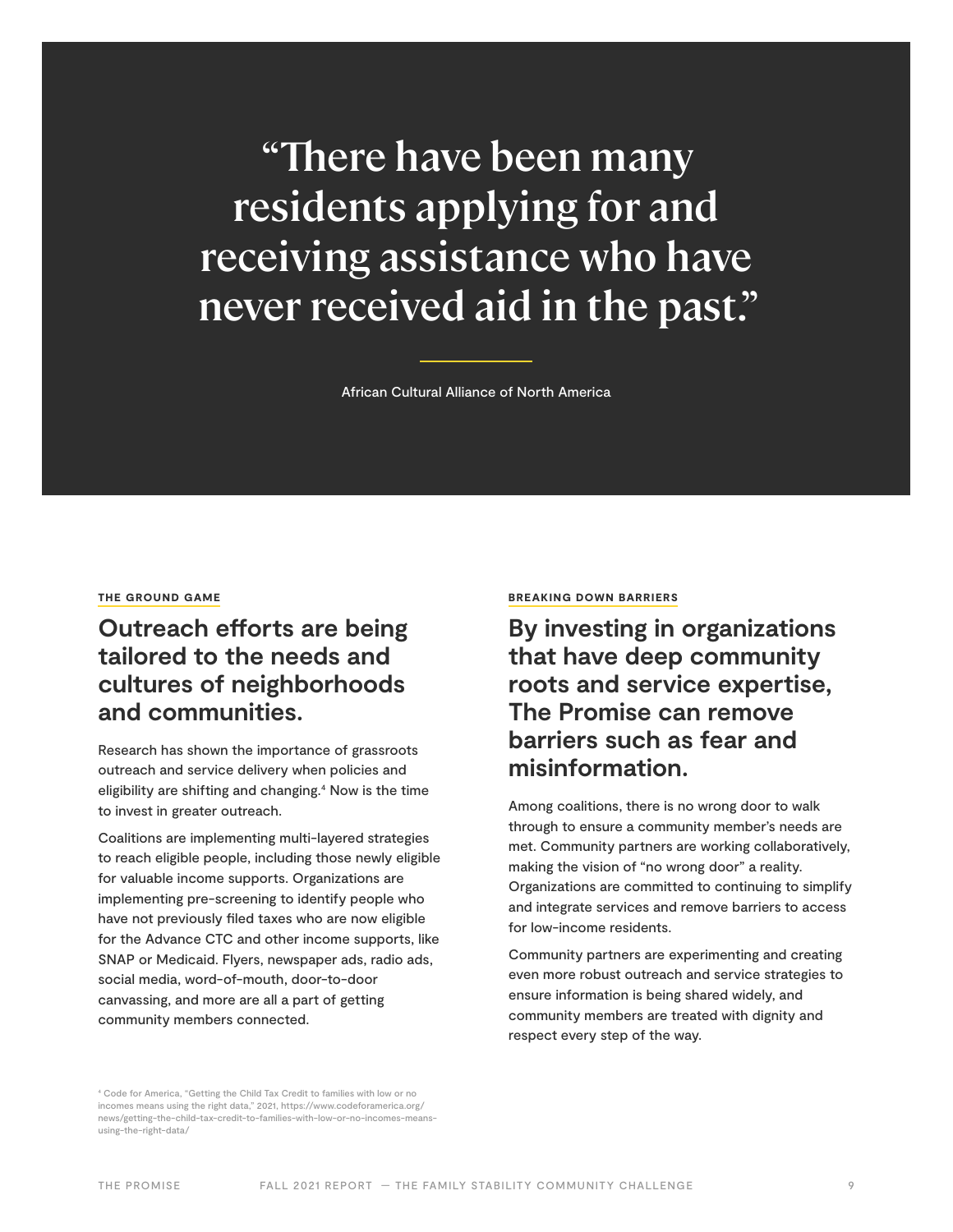# **The Promise is growing new partnerships, strengthening existing partnerships, and breaking down silos by formalizing referral pathways.**

Coalitions are working with individuals and families as they navigate antiquated, bureaucratic systems to ensure that they make it through the application phase.

Partners know there is a need for follow-up, as people's financial circumstances can shift over time. Community partners are walking alongside families as they navigate this dynamic and complex process. For some, this means helping them test video conferencing before a housing counseling class or sitting next to people as they call offices to understand why they were rejected for a benefit.

### LEARNING TO IMPROVE

**The Promise is centering equity in process and outcome to ensure that services reach those most in need.** 

The Promise and United Way are investing in sustainable, meaningful community data infrastructure to measure impact and guide investments. Through funding and technical assistance, community partners are expanding and strengthening data systems to track progress and fuel learning and improvement over time. The approach is three-fold: What is the impact? Where are the service gaps? How does The Promise support community partners in making more datainformed decisions over time to increase impact?

**"We've created the beginnings of a comprehensive data sharing platform that will streamline client referrals, support cross-sector collaboration, allow multi-faceted analysis, and ease service access for vulnerable clients."** 

Local Initiatives Support Corporation